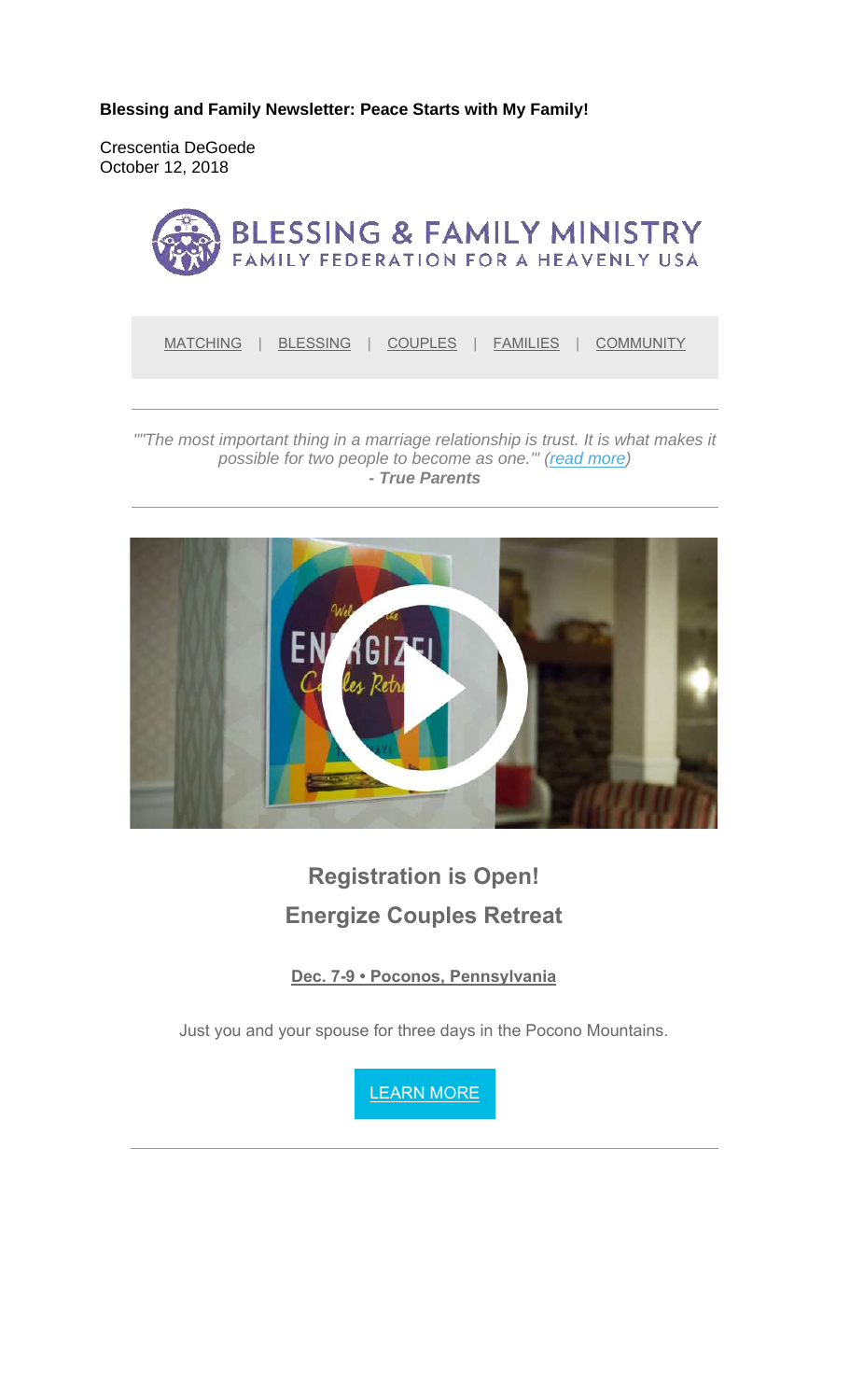

## **Help Others Overcome Porn—Become an Accountability Partner**

High Noon just launched their free training course to become an Accountability Partner. Learn how you can make a big difference in someone's life!

TAKE THE FREE COURSE



# **Coaching Group for Young Parents! • With Myrna Lapres**

How would you like to join a group of young parents with Myrna's coaching group for parents?

SIGN UP



### **Seniors Online Discussion Group Reaches 700 Members**

We created an online discussion group where members can network, suggest ideas and resources, and share their hearts. Come join us!

JOIN THE GROUP!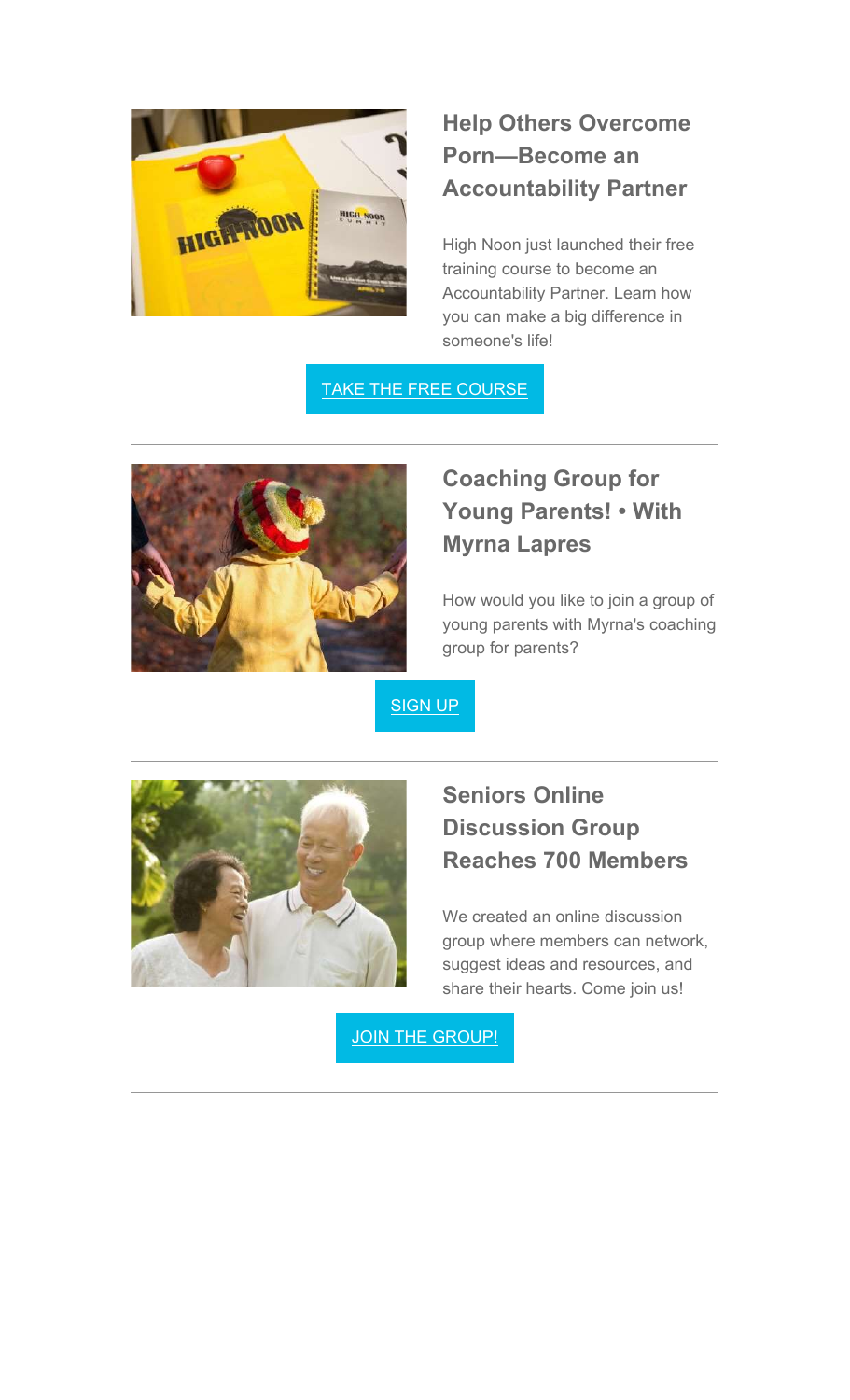

**Article: You Are Worthy, You Are Lovely, You Are Enough, and You Have What It Takes!**

#### **By Myrna Lapres**

Keeping the connection with our child is the most important thing.

READ ARTICLE



### **Article: Caring for Aging Parents Can Strain Your Marriage**

Here are some tips to help couples deal with the stress of caregiving and strengthen your marriage as well.

READ ARTICLE



### **Survey: Upcoming National Parents Matching Convocation • Where Will It Be?**

We're planning a National Parents Matching Convocation (PMC) for early next year, and are considering where the best location would be. Let us know!

GIVE YOUR INPUT